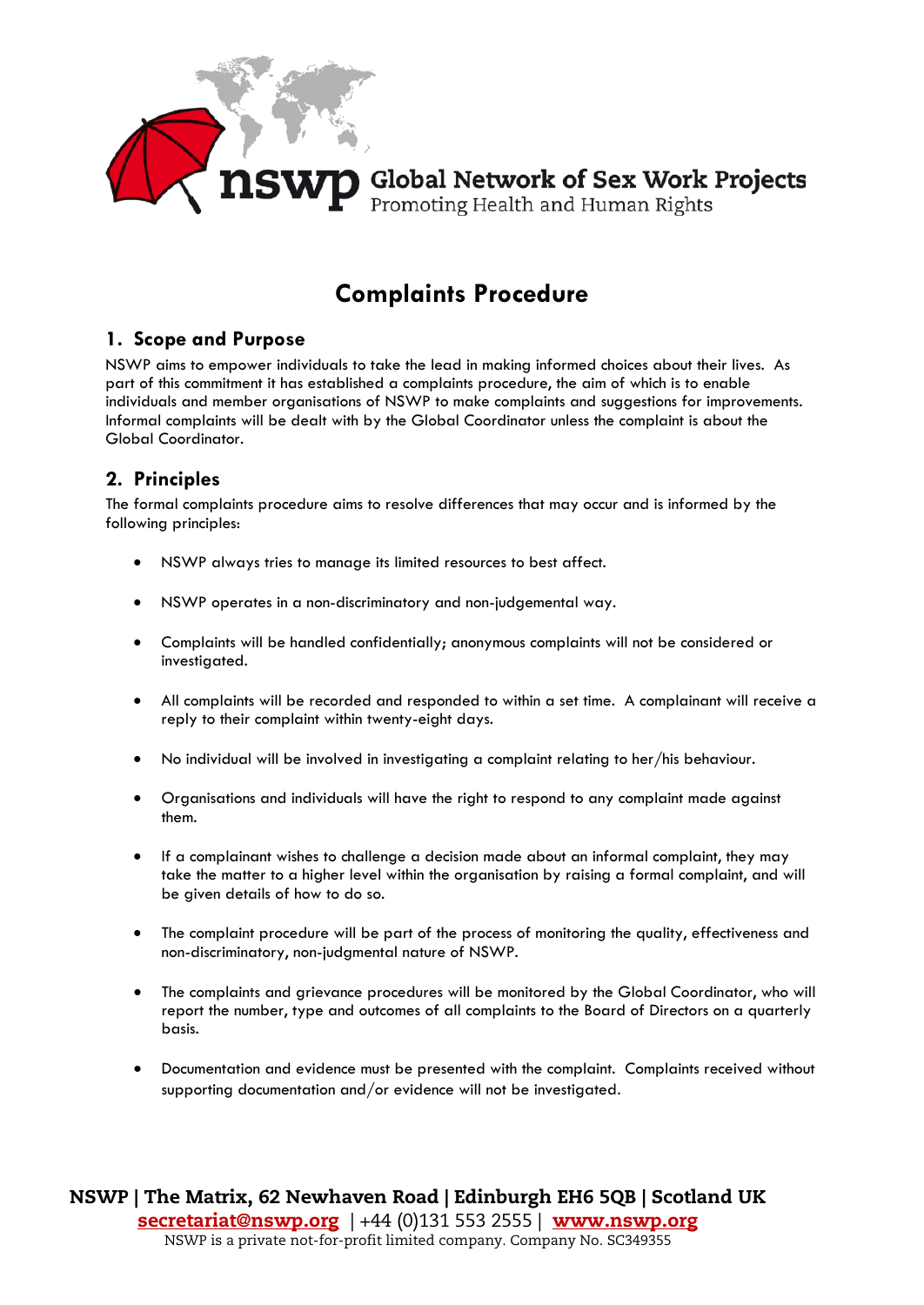This complaints procedure is for member organisations and external parties. There is a separate grievance procedure for staff and consultants.

### **3. The Procedure**

#### **3.1 Possible Causes for Complaint**

- Have you been refused a service/support requested from NSWP?
- Do you feel dissatisfied with any service/support given by NSWP?
- Are you unhappy with the way you have been treated by any member of staff, member, member organisation or volunteer in NSWP?
- Do you wish to challenge a decision or statement made or action taken by NSWP?
- Have you any suggestion which you wish to make to help NSWP improve its practice?

#### **IF YOU ARE NOT SATISFIED THAT NSWP HAS DEALT WITH YOUR ENQUIRY PROPERLY WE WILL TAKE YOUR COMPLAINT SERIOUSLY.**

#### **3.2 Making a Complaint**

You can make a complaint in one of the two following ways:

- Either: informally with the Global Coordinator
- Or: formally with the President of the NSWP Board of Directors

#### 3.2.1 Informal Complaints Procedure

If you have a complaint about any NSWP member, service or activity which you wish to be handled informally, you should contact:

#### **Global Coordinator, NSWP, The Matrix, 62 Newhaven Road, Edinburgh EH6 5QB, Scotland UK Tel: +44 (0)131 553 2555**

**Email: [ruth.morganthomas@nswp.org](mailto:ruth.morganthomas@nswp.org)**

You will be asked to record your complaint on the form by the Global Coordinator and you will be asked to make a clear statement about the desired outcome of your complaint. The complaint and desired outcome will be put in writing in the Complaints Log.

1. The Global Coordinator will investigate your complaint and you will receive a written reply within twenty-eight days.

2. The actions taken by NSWP will be recorded in the Complaints Log.

3. If the actions taken and the reply are not satisfactory you may raise the complaint formally with the President of the Board of Directors.

3.2.2 Formal Complaints Procedure

- 1. If you have a complaint about any NSWP member, service or activity which you wish to be handled formally, you can make use of the Complaints Form available from the project or write detailing the complaint and the desired outcome of the complaint to: **NSWP Presiden[t president@nswp.org](mailto:president@nswp.org)**
- 2. The President will decide, from the nature of the complaint, the most appropriate way to deal with your complaint, this may take the form of a small panel to investigate the complaint and report back to the President. The complaint, desired outcome and actions taken by NSWP will be recorded in the Complaints Log.
- 3. You will receive a written reply from the President within twenty-eight days.
- 4. The decision of the President will be final insofar as the organisation is concerned.

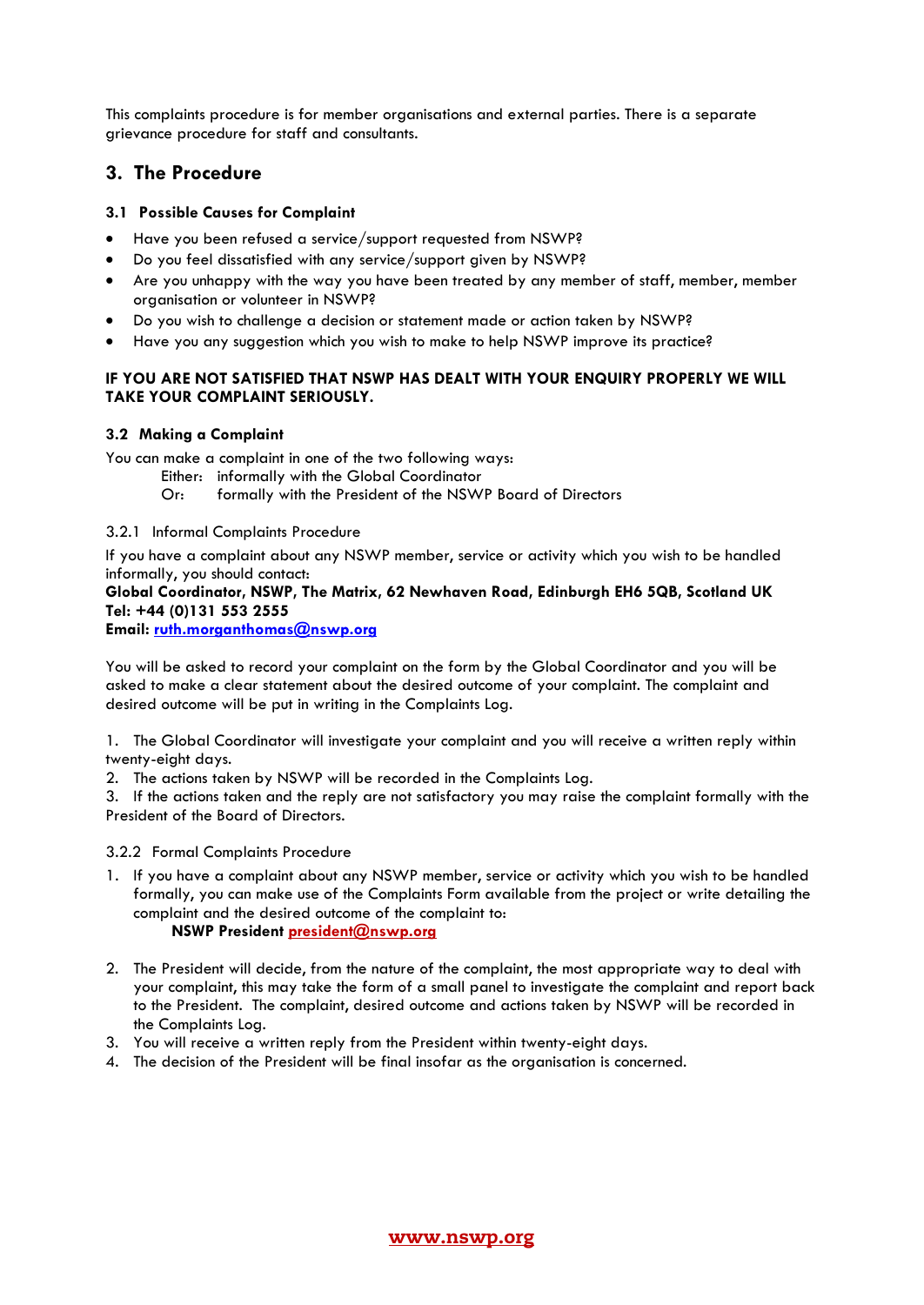# **COMPLAINTS FORM**

You may use this form to make a complaint about NSWP.

In order to process the complaint we will require the following information:

- 1. Your name (and name of member organisation, if appropriate)<br>2. An address/email address at which you can be contacted over
- 2. An address/email address at which you can be contacted over the next twenty eight days so that we may keep you informed of the actions we intend taking.
- 3. A contact telephone number at which we will be able to contact you over the next twenty eight days if we require more information about your complaint.
- 4. Provide documentation or evidence to substantiate your complaint.

If you do not want to provide the above information we are still willing to take a note of your complaint and explore issues raised about NSWP performance, however, we are unable to fully investigate anonymous complaints.

NAME:

ADDRESS:

TEL: EMAIL:

DATE OF INCIDENT COMPLAINED OF:

DETAILS OF YOUR COMPLAINT: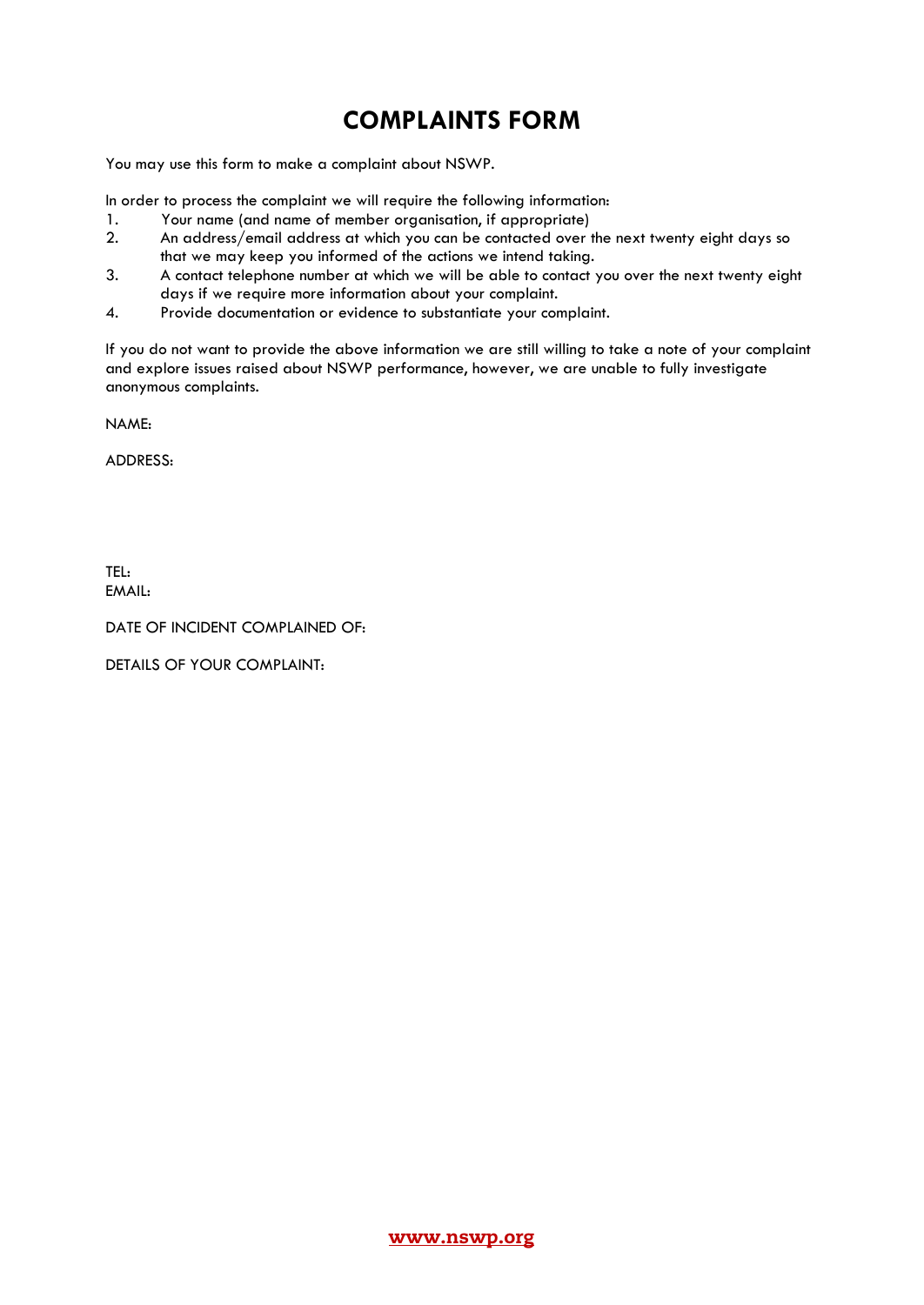Please continue on a separate page if more space is required.